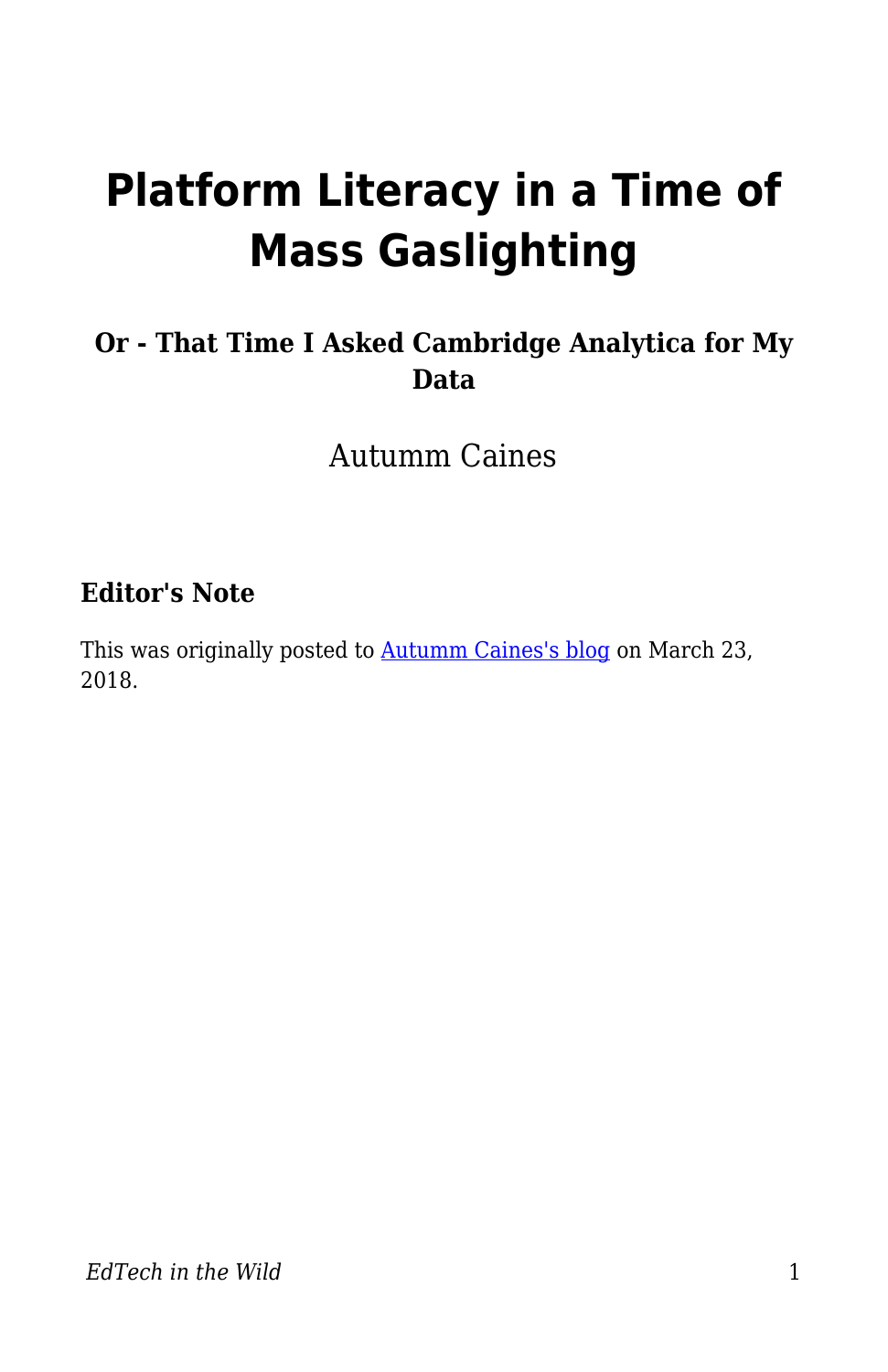

*[Image CC0 from Pixabay](https://pixabay.com/en/railroad-track-wait-black-and-white-2243180/)*

# **Digital Citizenship and Curiosity**

In the beginning of 2017 I first discovered Cambridge Analytica (CA) through a series of videos that included a Sky News report, [some of](https://www.youtube.com/watch?v=zjvy9fFQsEw) [their own advertising,](https://www.youtube.com/watch?v=zjvy9fFQsEw) as well as a [presentation by their CEO](https://www.youtube.com/watch?v=n8Dd5aVXLCc) [Alexander Nix.](https://www.youtube.com/watch?v=n8Dd5aVXLCc) I found myself fascinated by the notion that big data firms, focused on political advertising, were behind those little facebook quizzes; that these data firms were creating profiles on people through harvesting their data from these quizzes and combining it with other information about them like basic demographics, voter and districting information, and who knows what else to create a product for advertisers. I was in the process of refining a syllabus for a class and [creating an online community](https://digciz.org/) [around digital citizenship](https://digciz.org/) so this was of particular interest to me.

My broad interest in digital citizenship is around our rights and responsibilities online and I was compelled by the thought that we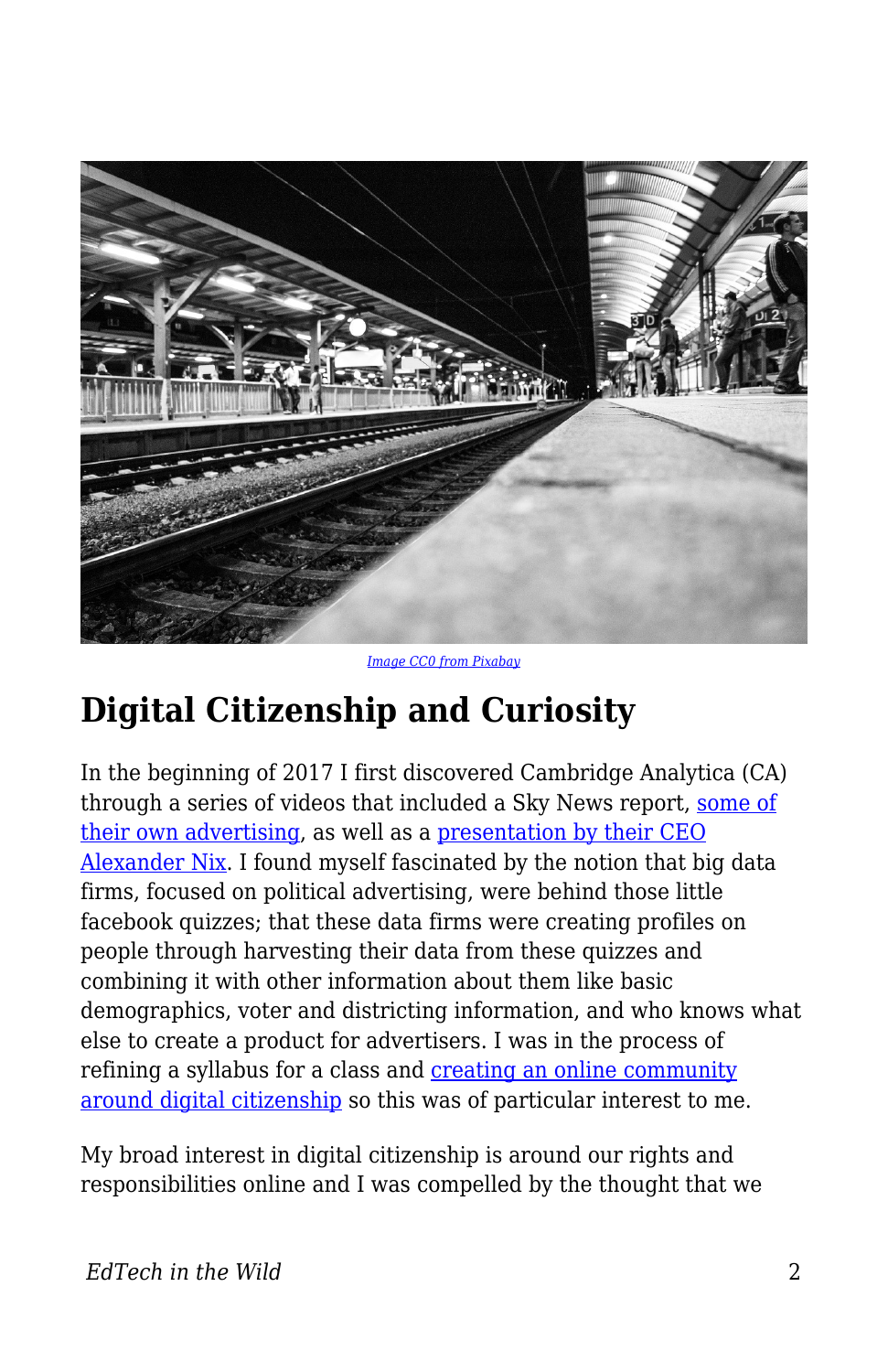could be persuaded to take some dumb quiz and then through taking that quiz our data would be taken and used in other ways that we never expected; in ways that would be outside of our best interests.

I had questions about what we were agreeing to: how much data firms could know about us, what kind of metrics they were running on us, how the data could be shared, and what those messages of influence might look like. I started asking questions but when the answers started coming in I found myself paralyzed under the sheer weight of how much work it took to keep up with all of it not to mention the threats of financial blowback. This paralisis made me wonder about the feasibility of an everyday person to challenge this data collection, request their own data to better understand how they were being marketed to, and of course the security and privacy of the data.

Cambridge Analytica is again in the news with a [whistleblower](https://www.theguardian.com/news/2018/mar/17/data-war-whistleblower-christopher-wylie-faceook-nix-bannon-trump) [coming forward to give more details](https://www.theguardian.com/news/2018/mar/17/data-war-whistleblower-christopher-wylie-faceook-nix-bannon-trump) – including that the company was harvesting networked data (that is not just you but your friends' data) from facebook itself (reactions, personal messages, etc,) and not just the data entered into the quizzes. [Facebook has suspended the](https://www.wsj.com/articles/facebook-suspends-cambridge-analytica-for-failing-to-delete-user-data-1521260051) [Cambridge Analytica's accounts](https://www.wsj.com/articles/facebook-suspends-cambridge-analytica-for-failing-to-delete-user-data-1521260051) and distanced themselves from the company. Additionally, [David Carroll, a professor from the New](https://www.documentcloud.org/documents/4413896-Prof-David-Carroll-UK-Legal-Claim-against.html) [School Parson's School of Design, filed a legal action this past week](https://www.documentcloud.org/documents/4413896-Prof-David-Carroll-UK-Legal-Claim-against.html) [against the company in the UK.](https://www.documentcloud.org/documents/4413896-Prof-David-Carroll-UK-Legal-Claim-against.html) The story is just going crazy right now and every time I turn around there is something new.

However, much of this conversation is happening from the perspective of advertising technology (adtech), politics, and law. I'm interested in it from the perspective of education so I'd like to intersect the two.

## **The Request**

A few weeks after I found those videos, featured by and featuring Cambridge Analytica, I came across a [Motherboard article](https://motherboard.vice.com/en_us/article/mg9vvn/how-our-likes-helped-trump-win) that gave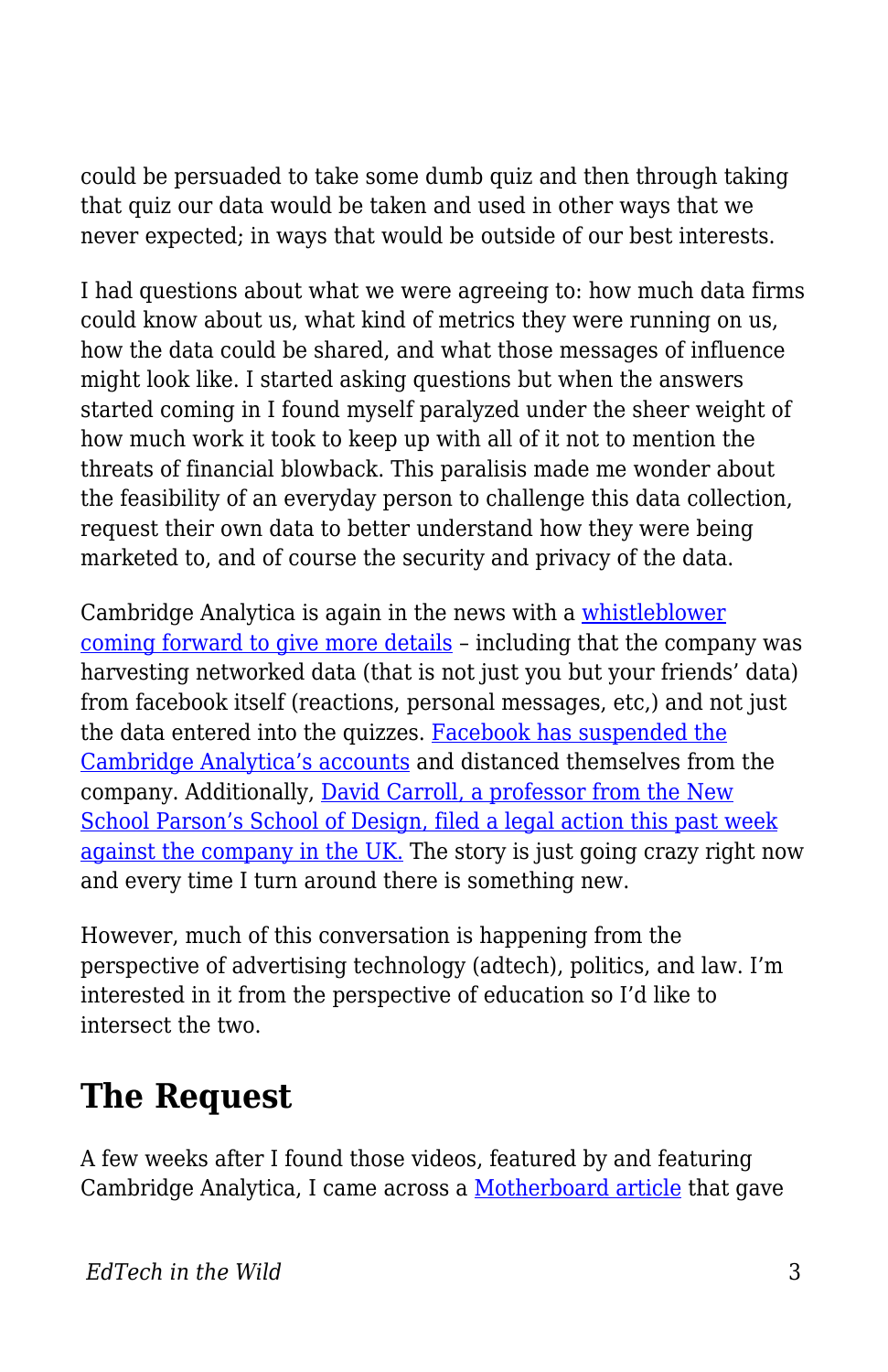some history of how the company was founded and how they were hired by several high profile political campaigns. Around this time I also found Paul-Olivier Dehaye of **personaldata.io** who was [offering to](https://medium.com/personaldata-io/quick-guide-to-asking-cambridge-analytica-for-your-data-52f9e74bd059) [help](https://medium.com/personaldata-io/quick-guide-to-asking-cambridge-analytica-for-your-data-52f9e74bd059) people understand how to apply to get a copy of their data from Cambridge Analytica based on th[e Data Protection Act \(DPA\),](https://www.legislation.gov.uk/ukpga/1998/29/contents) as the data was being processed in the UK.

My interests in digital citizenship and information/media/digital literacy had me wondering just how much data CA was collecting and what they were doing with it. Their own advertising made them sound pretty powerful but I was curious about what they had, how much of it I'd potentially given to them through taking stupid online quizzes, and what was possible if combined with other data and powerful algorithms.

The original request was not to Cambridge Analytica but rather to their parent company SCL Elections. There was a form that I had to fill out and a few days later I got another email stating that I had to submit even more information and GPB £10 payable in these very specific ways.



Response from SCL asking for more information from me before they would process my Subject Access Request

### [/caption]Out of all of this, I actually found the hardest part to be

#### *EdTech in the Wild* 4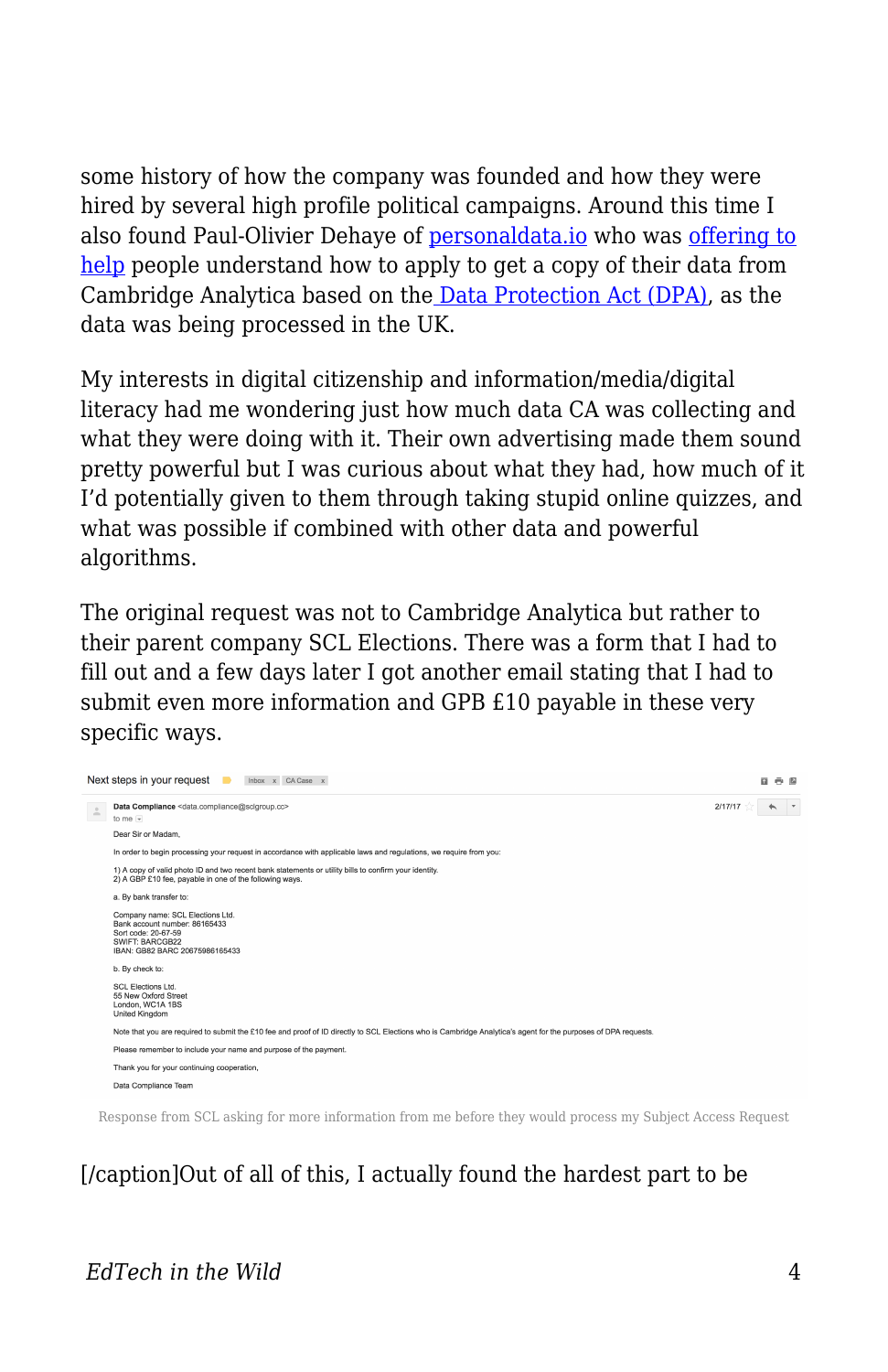paying the £10. My bank would only wire transfer a minimum of £50 and SCL told me that my \$USD check would have to match £10 exactly after factoring in the exchange rate the day they recieved it. I approached friends in the UK to see if they would write a check for me and I could pay them back. I had a trip to London planned and I considered dropping by their offices to give them cash, even though that was not one of the options listed. It seemed like silly barrier, that a large and powerful data firm could not accept a PayPal payment or something and would instead force me into overpayment or deny my request due to changes in the exchange rate. In the end, PersonalData.io paid for my request and I sent along the other information that SCL wanted.



Thank you,

### **Response**

After I got the £10 worked out with Paul I heard from SCL pretty quickly saying that they were processing my request and then a few days later I got [a letter](https://drive.google.com/file/d/1kioq-FHNvsYbszwpooOSPwlb-WYFrgwf/view?usp=sharing) and an [excel spreadsheet](https://docs.google.com/spreadsheets/d/1oi0HbaWXF0_3dvthY9zzfpPvaMBJqUYBJ3pLNrqhKKU/edit?usp=sharing) from Cambridge Analytica that listed some of the data that they had on me.

It was not a lot of data, but I have administered several small learning platforms and one of the things that you learn after running a platform for awhile is that you don't really need a lot of data on someone to make certain inferences about them. I also found the last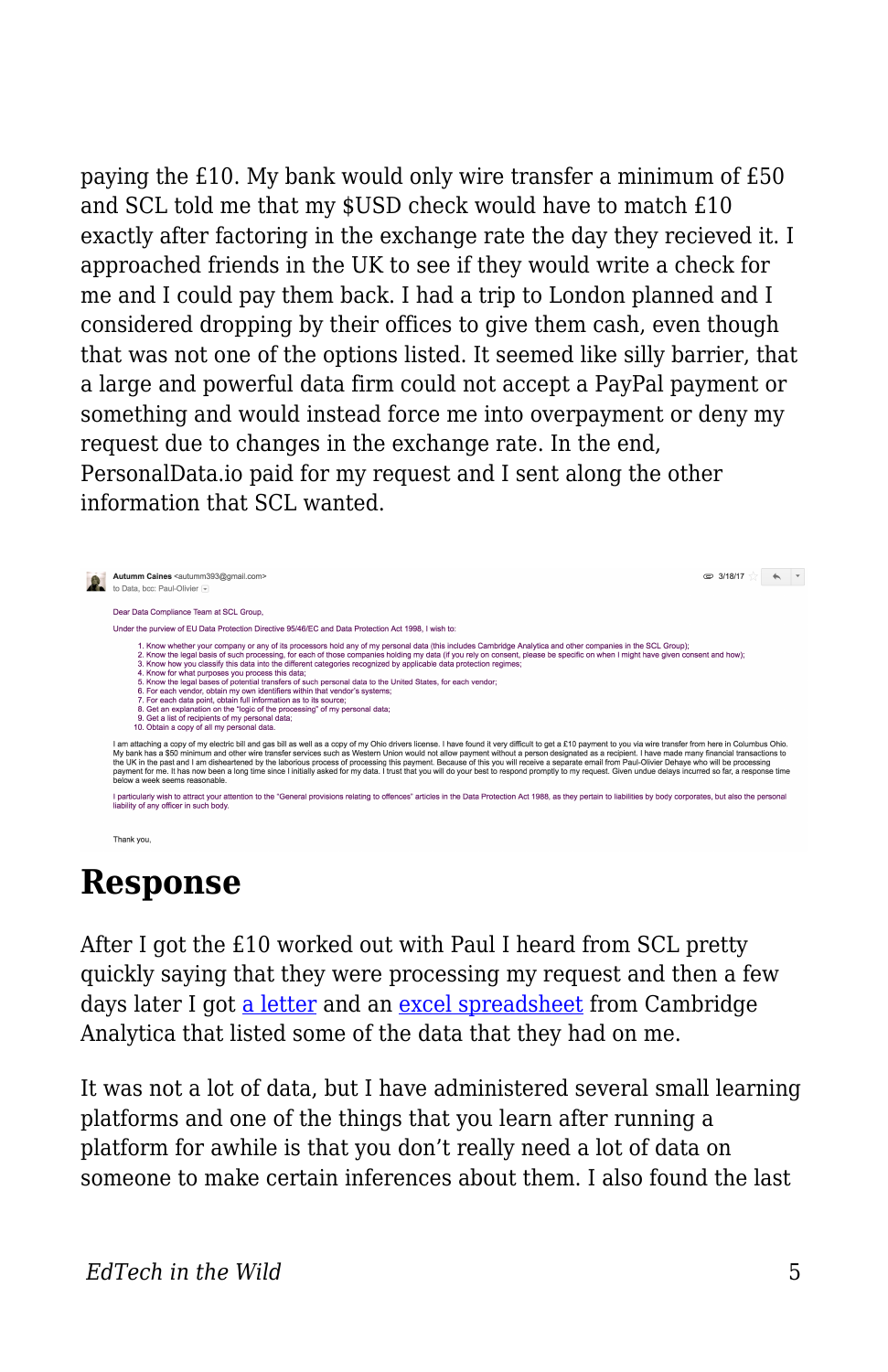tab of the spreadsheet to be disconcerting as this was the breakdown of my political beliefs. This ranking showed how important on a scale of 1-10 various political issues were to me but there was nothing that told me how that ranking was obtained.

Are these results on the last tab from a quiz that I took; when I just wanted to know my personality type or what Harry Potter Character I most resemble? Is this a ranking based on a collection and analysis of my own Facebook reactions (thumbs up, love, wow, sad, or anger) on my friend's postings? Is this a collection and analysis of my own postings? I really have no way of knowing. According to the communication from CA it is these mysterious "third parties" who must be protected more than my data.

#### THE RECIPIENTS OR CLASSES OF RECIPIENTS OF PERSONAL DATA TO WHOM THE DATA WAS OR MAY HAVE BEEN DISCLOSED:

Political campaigns Independent expenditure groups Non-profit organizations **Commercial entities** 

#### Service providers

Digital marketing platforms Mail vendors Call centers Research partners Affiliated data processors Legal counsel

Some names and identifying particulars are not being disclosed to protect the identity of third parties.

Excerpt from the original response to the Subject Access request from Cambridge Analytica

In looking to find answers to these questions Paul put me in touch with a [Ravi Naik](http://www.itnsolicitors.com/our-team/partners/ravi-naik) of [ITN Solicitors](http://www.itnsolicitors.com/) who helped me to issue a response to CA asking for the rest of my data and more information about how these results were garnered about me. We never got a response that I can share and in considering my options and the potential for huge costs I could face it was just too overwhelming.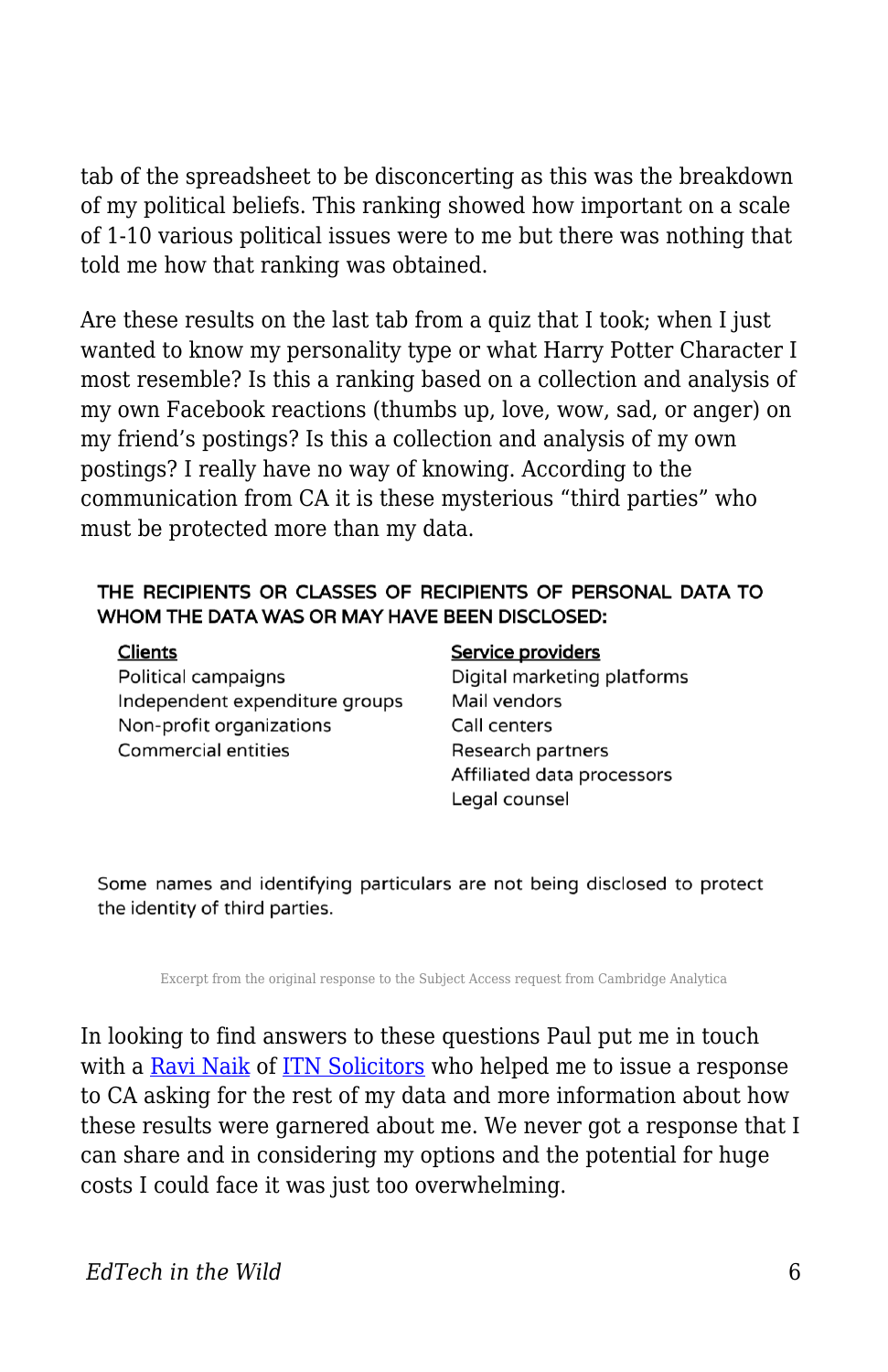Is it okay to say I got scared here? Is it okay to say I chickened out and stepped away? Cause that is what I did. There are others who are more brave than me and I commend them. David Carroll, who I mentioned earlier just filed legal papers against CA, followed the same process that I did [is still trying to crowdfund resources.](https://www.crowdjustice.com/case/scl/) I just didn't have it in me. Sorry democracy.

It kills me. I hope to find another way to contribute.

# **Platform Literacy and Gaslighting**

So now it is a year later and the Cambridge Analytica story has hit and everyone is talking about it. I backed away from this case and asked Ravi to not file anything under my name months ago and yet here I am now releasing a bunch of it on my blog. What gives? Basically, I don't have it in me to take on the financial risk but I still think that there is something to be learned from the process that I went through in terms of education. This story is huge right now but the dominant narrative is approaching it from the point of view of advertising, politics, and the law. I'm interested in this from the perspective of what I do – educational technology.

About a week ago educational researcher and social media scholar [danah boyd delivered a keynote at the South by Southwest Education](https://points.datasociety.net/you-think-you-want-media-literacy-do-you-7cad6af18ec2) [\(SXSW Edu\) conference](https://points.datasociety.net/you-think-you-want-media-literacy-do-you-7cad6af18ec2) where she was pushed back on the way we approach media literacy with a focus on critical thinking – specifically in teaching but this also has implications for scholarship. This talk drew a body of compelling criticism from several other prominent educators including [Benjamin Doxtdator](http://www.longviewoneducation.org/no-cognitive-strengthening-exercises-arent-answer-media-literacy/), [Renee Hobbs,](https://mediaedlab.com/2018/03/10/freedom-to-choose-an-existential-crisis/amp/) and [Maha Bali](https://blog.mahabali.me/social-media/too-critical-not-critical-enough/) which inspired [boyd to counter with another post responding to the](https://medium.com/@zephoria/a-few-responses-to-criticism-of-my-sxsw-edu-keynote-on-media-literacy-7eb2843fae22) [criticisms](https://medium.com/@zephoria/a-few-responses-to-criticism-of-my-sxsw-edu-keynote-on-media-literacy-7eb2843fae22).

The part of boyd's talk (and her response) that I find particularly compelling in terms of overlap with this Cambridge Analytica story is in the construct of [gaslighting](https://medium.com/@sheaemmafett/10-things-i-wish-i-d-known-about-gaslighting-22234cb5e407) in media literacy. boyd is not the first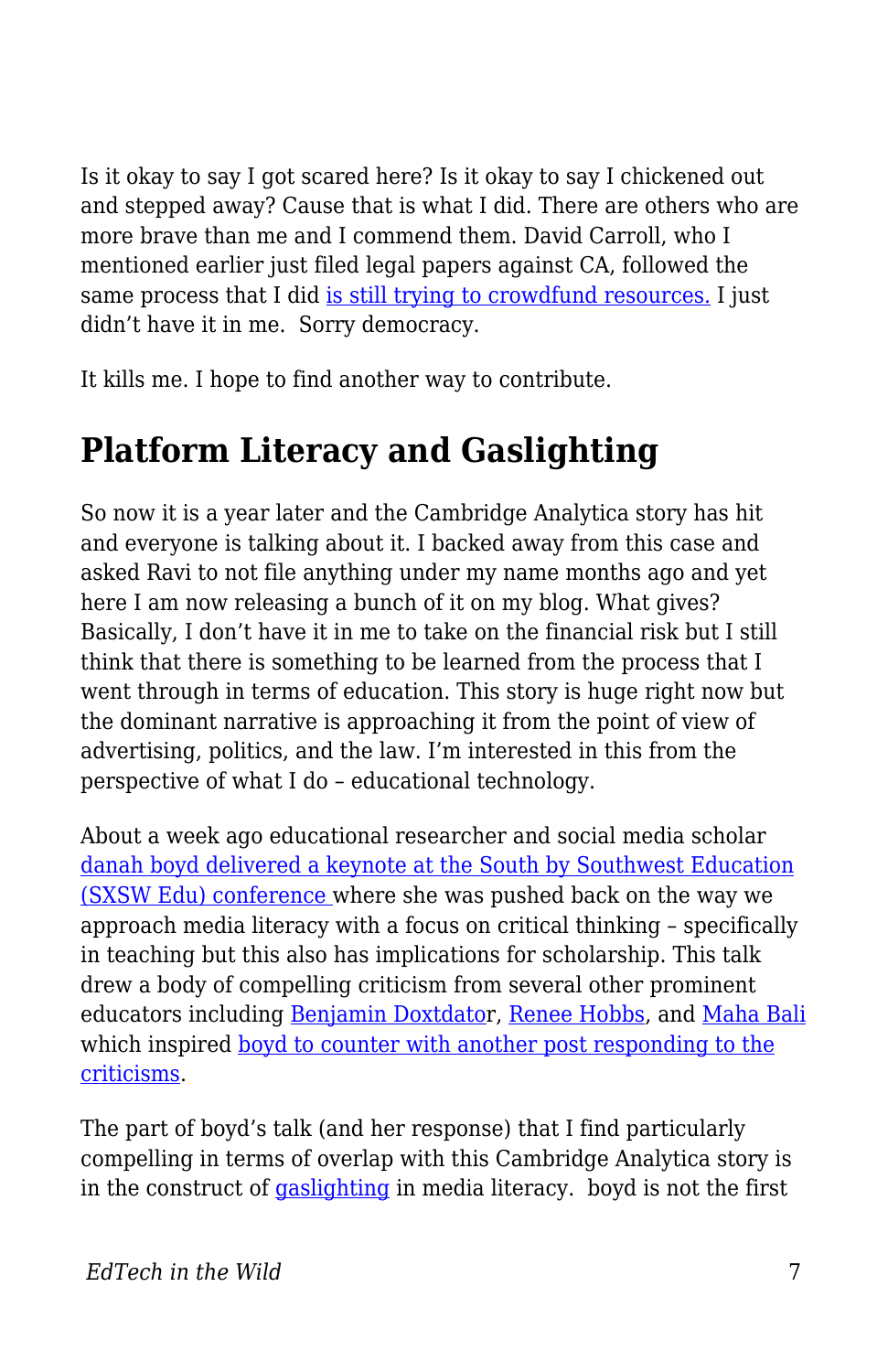to use the term gaslighting in relation to our current situation with media but, again, often I see this presented from the perspective of adtech, law, or politics and not so much from the perspective of education.

If you don't know what [gaslighting](https://www.bustle.com/articles/132207-5-common-phrases-you-may-not-realize-are-gaslighting) is you can take a moment to look into it but basically it is a form of psychological abuse between people who are in close relationships or friendships. It involves an abuser who twists facts and manipulates another person by drawing on that close proximity and the knowledge that they hold about the victim's personality and other intimate details. The abuser uses the personal knowledge that they have of the person to manipulate them by playing on their fears, wants, and attractions.

One of the criticisms of boyd's talk, one that I'm sympathetic to, is around the lack of blame that she places on platforms. Often people underestimate what platforms are capable of and I don't think that most people understand the potential of platforms to track, extract, collect, and report on your behaviour.

In her rebuttal to these criticisms, to which I am equally sympathetic, boyd states that she is well aware of the part that platforms play in this problem and that she has addressed that elsewhere. She states that is not the focus of this particular talk to address platforms and I'm okay with that – to a point. Too often we attack a critic (for some reason more often critics of technology) who is talking about a complex problem for not addressing every facet of that problem all at once. It is often just not possible to address every angle at the same time and sometimes we need to break it up into more digestible parts. I can give this one to boyd – that is until we start talking about gaslighting.

It is exactly this principle of platforms employing this idea of personalization, or intimate knowledge of who a person is, which makes the gaslighting metaphor work. We are taking this thing that is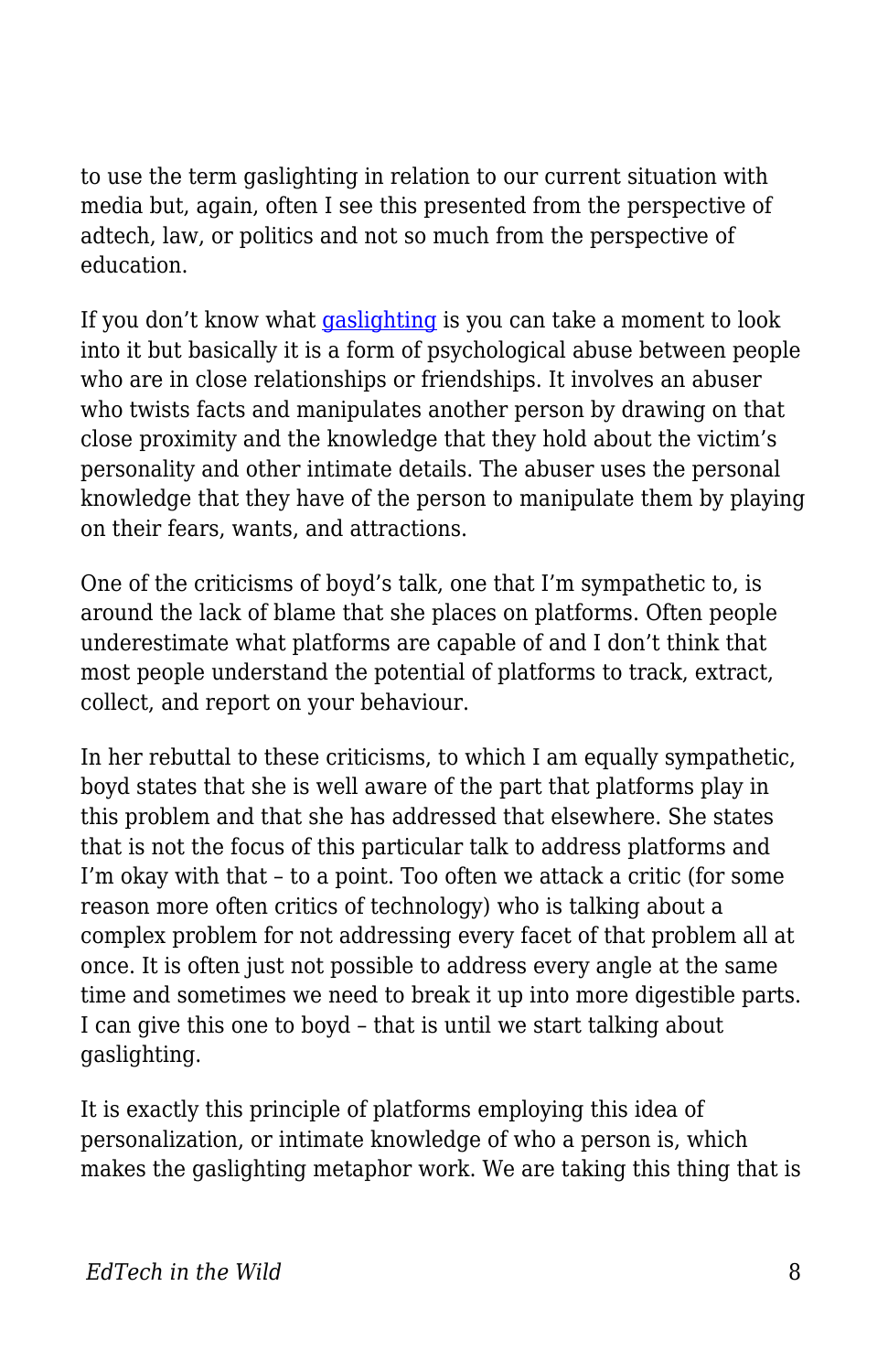a description of a very personal kind of abuse and using it to describe a problem at mass scale. It is the idea that the platform has data which tells it bits about who you are and that there are customers (most often advertisers) out there who will pay for that knowledge. If we are going to bring gaslighting into the conversation then we have to address the ability of a platform to know what makes you like, love, laugh, wow, sad, and angry and use that knowledge against you.

We don't give enough weight to what platforms take from us and how they often hide or own data from us and then sell it to third parties (users don't want to see all that messy metadata…. Right?). I'm not sure you even glimpse the possibilities if you are not in the admin position – and who gets that kind of opportunity?

It would be a stretch to call me a data scientist but I've built some kind of "platform literacy" after a little more than a decade of overseeing learning management systems (LMS) at small colleges but most people interact with platforms as a user not as an admin so they never get that. I'm not sure how to quantify my level of platform literacy but please understand that I'm no wiz kid – an LMS is no Facebook and in my case we are only talking about a few thousand users. I'm more concerned with making the thing work for professors and students than anything, however, in doing even a small amount of admin work you get a feel for what it means to consider and care about things on a different level: how accounts are created, how they interact with content and with other accounts, the way accounts leave traces through the content they contribute but also through their metadata, and how the platform is always monitoring this and how as an administrator you have access to that monitoring when the user (person) often does not.

I don't think that most LMS admins (at least as LMSs are currently configured) at small colleges are incentivised to go digging for nuanced details in that monitoring unprompted. I do think that platform owners who have customers willing to pay large sums for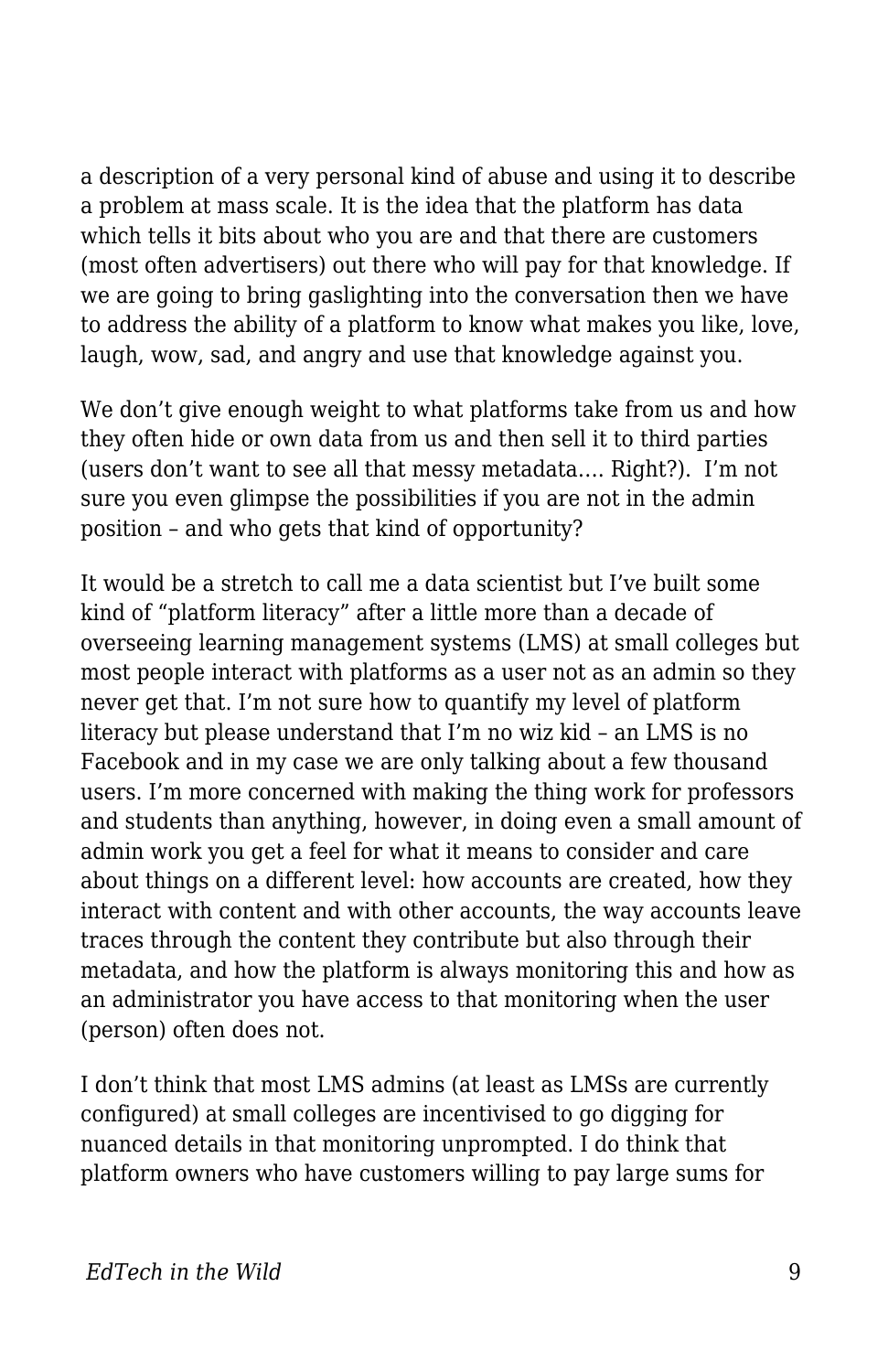advertising contracts have more of a motivation to analyze such things.

Educational researchers are incentivised to show greater returns on learning outcomes and the drum beat of personalized learning is ever present. But I gotta ask if can we pause for a second and think… is there something to be learned from all this Cambridge Analytica, Facebook, personalization, microtargeting, of advertising story for education? Look at everything that I went through to try to better understand the data trails that I'm leaving behind and I still don't have the answers. Look at the consequences that we are now seeing from Facebook and Cambridge Analytica. The platforms that we use in education for learning are not exempt from this issue.

My mind goes back to all the times I've heard utopian dreams about making a learning system that is like a social media platform. All the times I've seen students who were told to use Facebook itself as a learning tool. So many times I've sat through vendor presentations around learning analytics and then during Q&A asked "where is the student interface – you know, so the student can see all of this for themselves" only to be told that was not a feature. All the times I've brainstormed the "next generation digital learning environment" only to hear someone say "can we build something like Facebook?" or "I use this other system because it is so much like Facebook". I get it. Facebook gives you what you want and it feels good – and oh how powerful learning would be if it felt good. But I'm not sure that is learning is the thing.

In her rebuttal boyd says that one of the outstanding questions that she has after listening to the critics (and thanking them for their input) is how to teach across gaslighting. So, it is here where I will suggest that we have to bring platforms back into the conversation. I'm not sure how we talk about gaslighting in media without looking at how platforms manipulate the frequency and context with which media are presented to us – especially when that frequency and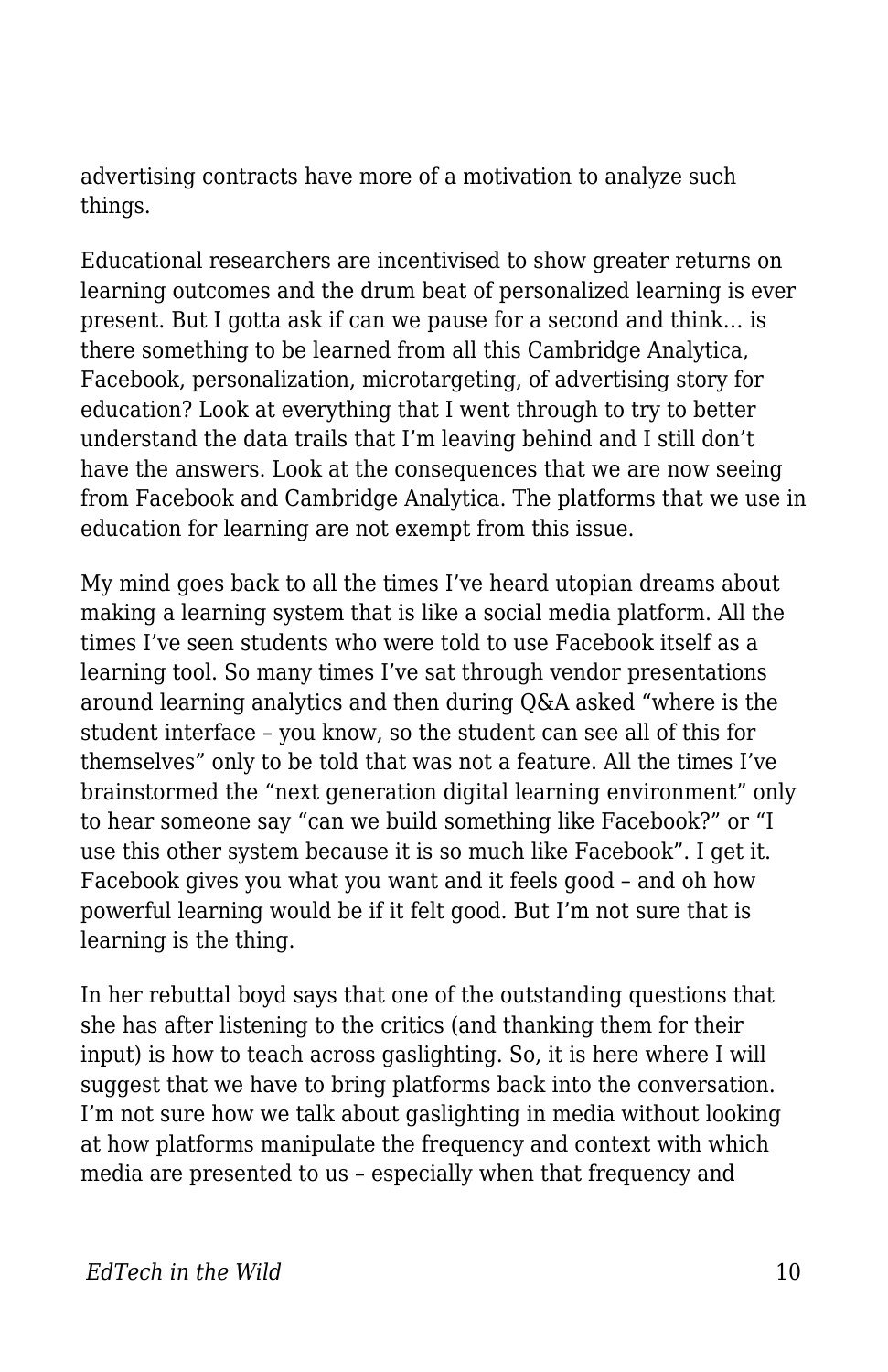context is "personalized" and based on intimate knowledge of what makes us like, love, wow, sad, grrrr.

Teaching and learning around this is not about validating the truthfulness of a source or considering bias in the story. Teaching and learning around this is about understanding the how and why of the thing, the platform, that brings you the message. The how and why it is bringing it to you right now. The how and why of the message looking the way that it does. The how and why of a different message that might be coming to someone else at the same time. It is about the medium more than the message.

And if we are going to talk about how platforms can manipulate us through media we need to talk about how platforms can manipulate us and how some will call it learning. Because there is a lot of overlap here and personalization is attractive – no really, I mean it is really really pretty and it makes you want more. I have had people tell me that they want personalization because they want to see advertising for the things that they "need". I tried to make the case that if they really needed it then advertising would not be necessary, but this fell flat.

Personalization in learning and advertising is enabled by platforms. Just as there are deep problems with personalization of advertising, we will find it is multiplied by tens of thousands when we apply it to learning. Utopian views that ignore the problems of platforms and personalization are only going to end up looking like what we are seeing now with Facebook and CA. The thing that I can't shake is this feeling that the platform itself is the thing that we need more people to understand.

What if instead of building platforms that personalized pathways or personalized content we found a way to teach platform's themselves so that students really understood what platforms were capable of collecting, producing, and contextualizing? What if we could find a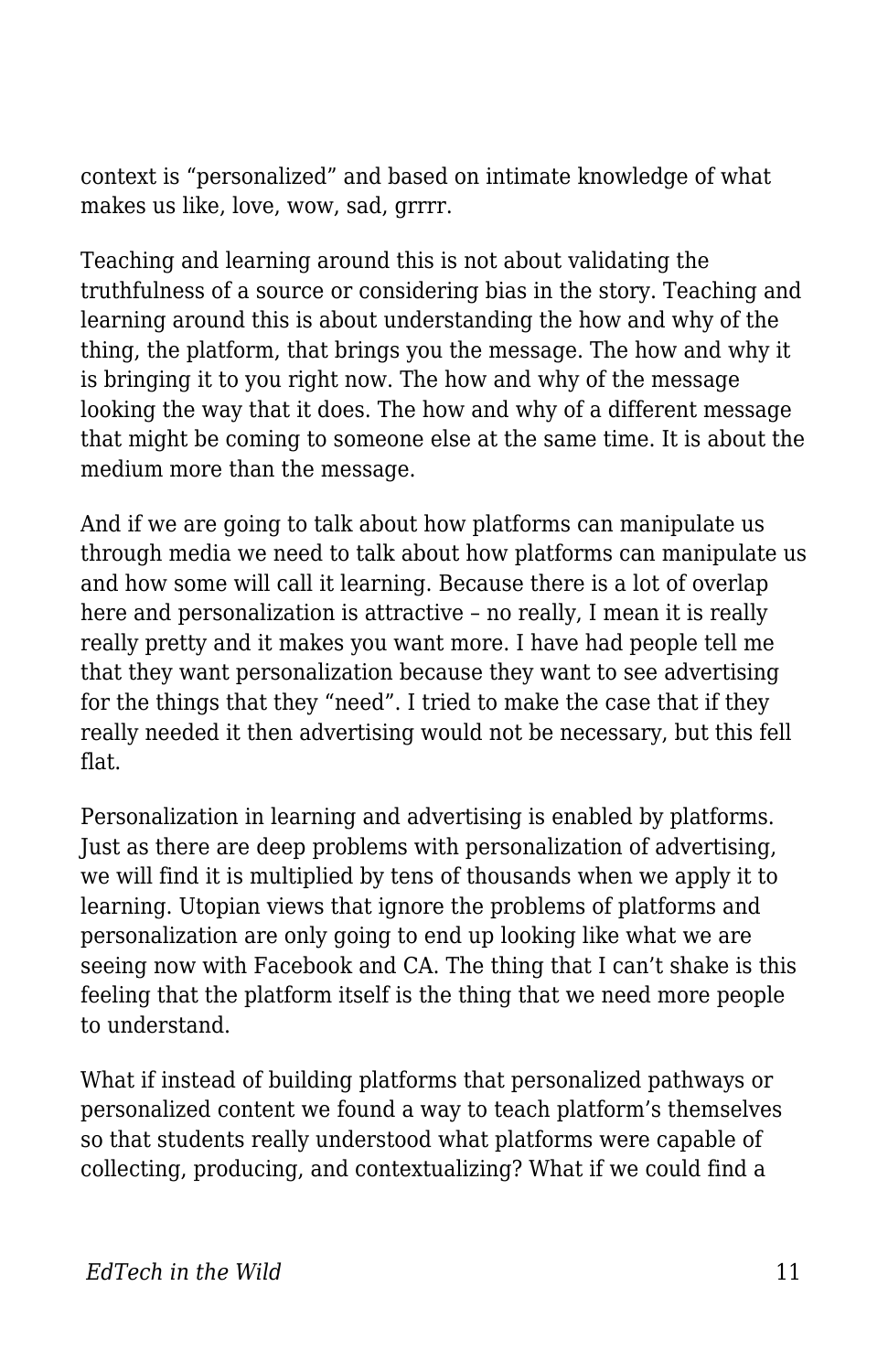way to build platform literacy within our learning systems so that students understood what platforms are capable of doing? Perhaps then when inside of social platforms people would not so easily give away their data and when they did they would have a better understanding of the scope. What if we were really transparent with the data that learning systems have about students and focused on making the student aware of the existence of their data and emphasised their ownership over their data? What if we taught data literacy to the student with their own data? If decades ago we would have focused on student agency and ownership over platforms and analytics I wonder if Cambridge Analytica would have even had a product to sell to political campaigns let alone ever been a big news story.

I'm not saying this would be a fail safe solution – solutions come with their own set of problems – but I think it could be a start. It would mean a change in the interfaces and structures of these systems but it would mean other things too. Changes in the way we make business decisions when choosing systems and changes in the way we design learning would have to be there too. But we have to start thinking and talking about platforms to even get started – because the way they are currently configured has consequences.